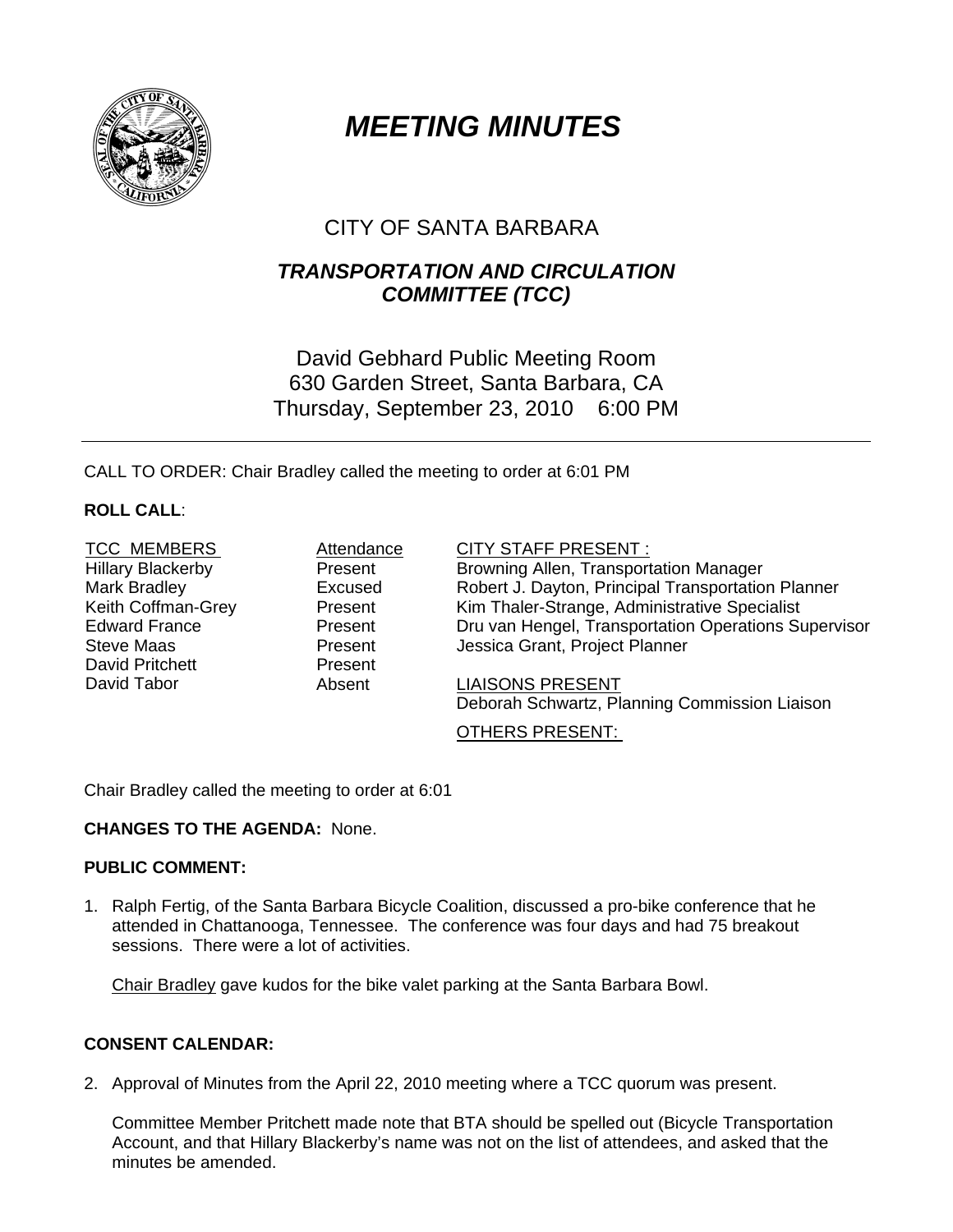| Motion: | Approve the Minutes from the April 23, 2010 meeting.                            |         |            |           |
|---------|---------------------------------------------------------------------------------|---------|------------|-----------|
|         | Motion made to approve the minutes by Ms. Blackerby and seconded by Mr.<br>Maas |         |            |           |
|         | Aves: 6                                                                         | Noes: 0 | Abstain: 0 | Absent: 1 |

#### **REPORTS**

#### **3. MTD Annual Report,**

Browning Allen, Transportation Manager, invited the Committee to ask Committee Member Maas if there were any questions. Chair Bradley echoed that sentiment. Committee Member Pritchett asked about the ridership trends. Committee Liason Schwartz asked about the increase of college students ridership and about the UCSB long range plan. Chair Bradley suggested that perhaps Kent Epperson of Traffic Solutions come to a future meeting to discuss dynamic ridesharing.

#### **4. Streets Fiscal Year 2012 Capital Improvement Program (CIP) Report**

Jessica Grant, Project Planner, presented a report to the Committee and asked that the Committee provide input on the CIP priorities, and ranking.

The Committee provided input regarding the ranking criteria and priorities.

#### **5. Plan Santa Barbara Update**

Rob Dayton, Principal Transportation Planner presented an update on Plan Santa Barbara.

 The Committee expressed their displeasure that Traffic Demand Management was not included in the final Environmental Impact Report, and acknowledged the hard work of staff and the public.

Committee Member France made a motion.

**Motion:** It is the TCC's opinion that the Hybrid Alternative without the Traffic Demand Management Policies in place is environmentally inferior and inconsistent with the Circulation Element.

Motion made by Mr. France and seconded by Ms. Blackerby

Ayes: 6 Noes: 0 Abstain: 0 Absent: 1

#### **6. Format of TCC Minutes**

Browning Allen indicated that due to workload and budget issues, it is not feasible for staff to produce transcription style minutes. Since staff has been trained in Granicus and meetings will now be archived online, staff will be doing action minutes. He told the Committee that if they want comments reflected in the minutes, they will be.

 The Committee asked if a copy of the Committee Meetings will be kept. Mr. Allen and Ms. Thaler-Strange assured them that staff will maintain a DVD copy of each meeting that can be reviewed at any time. Mr. Allen also mentioned that several years of prior reports and minutes are on the website.